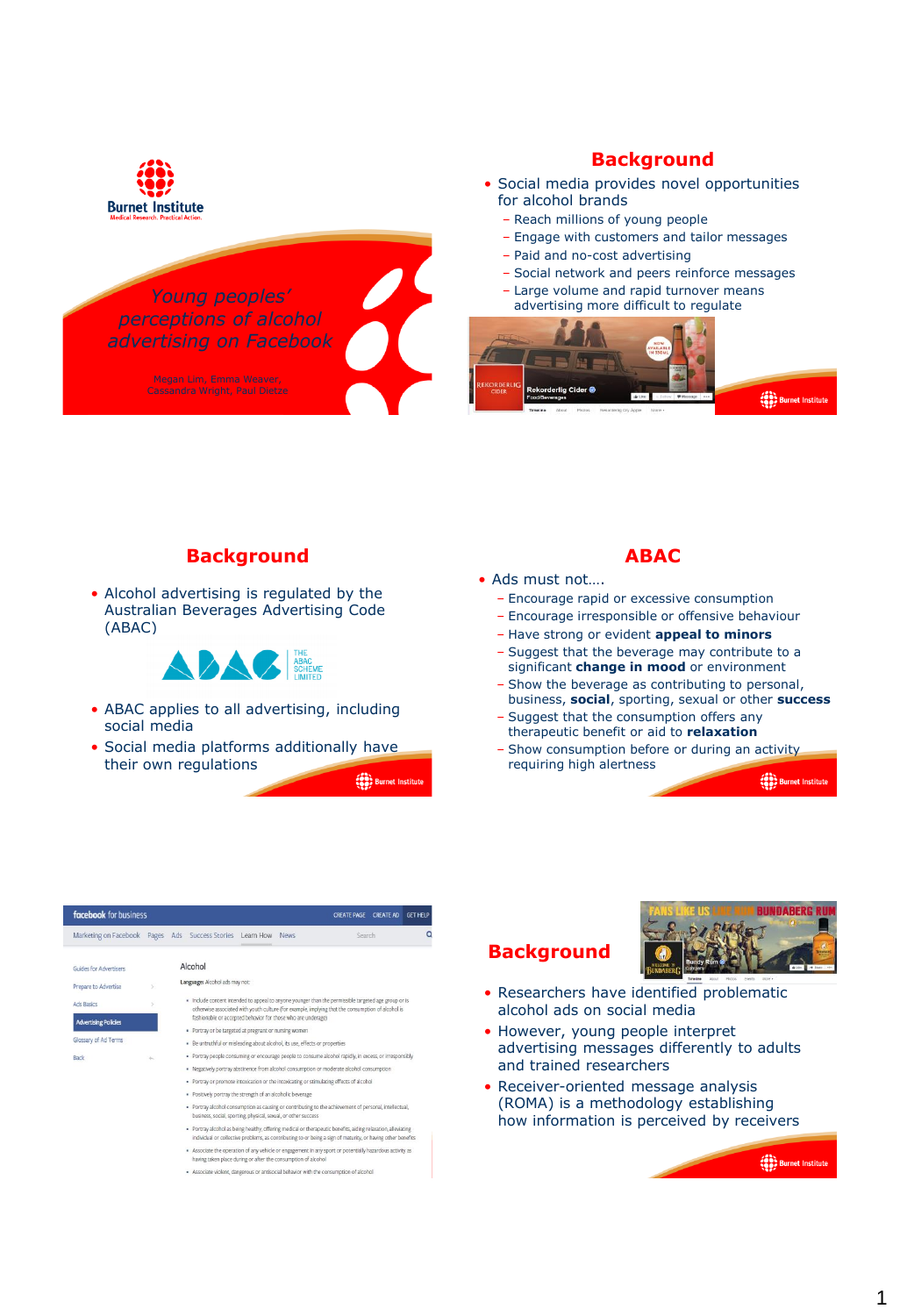#### **Aim**

- To use ROMA to explore young people's perceptions of current alcohol advertising on Facebook
- To determine whether advertising complies with ABAC code and Facebook Policies according to the views of young people



# **Methodology**

- A focus group discussion to inform questions
- Online cross-sectional survey
- Australians aged 16-29 years
- Convenience sample
- Recruited through online advertising
	- Pureprofile (18-29 years)
	- Facebook ads (16-18 years)



Apart from telling you to drink Strongbow, what do you think is the single main message of these ads?



# **Results**

- 172 participants
- 63% female
- 40% university educated
- 47% drank alcohol <=monthly



# **Results: Open-ended**

anytime anywhere australian best better brand buy casual celebrate  $\begin{picture}(160,175)(-0.0000,0.0000,0.0000,0.0000,0.0000,0.0000,0.0000,0.0000,0.0000,0.0000,0.0000,0.0000,0.0000,0.0000,0.0000,0.0000,0.0000,0.0000,0.0000,0.0000,0.0000,0.0000,0.0000,0.0000,0.0000,0.0000,0.0000,0.0000,0.0000,0.0$ enjoyed events family feel festivals food friends fun extherings happy help life love mans nice night occasion party people perfect pride refreshing relax romantic share social sophisticated special **SUMMer** taste weekend women young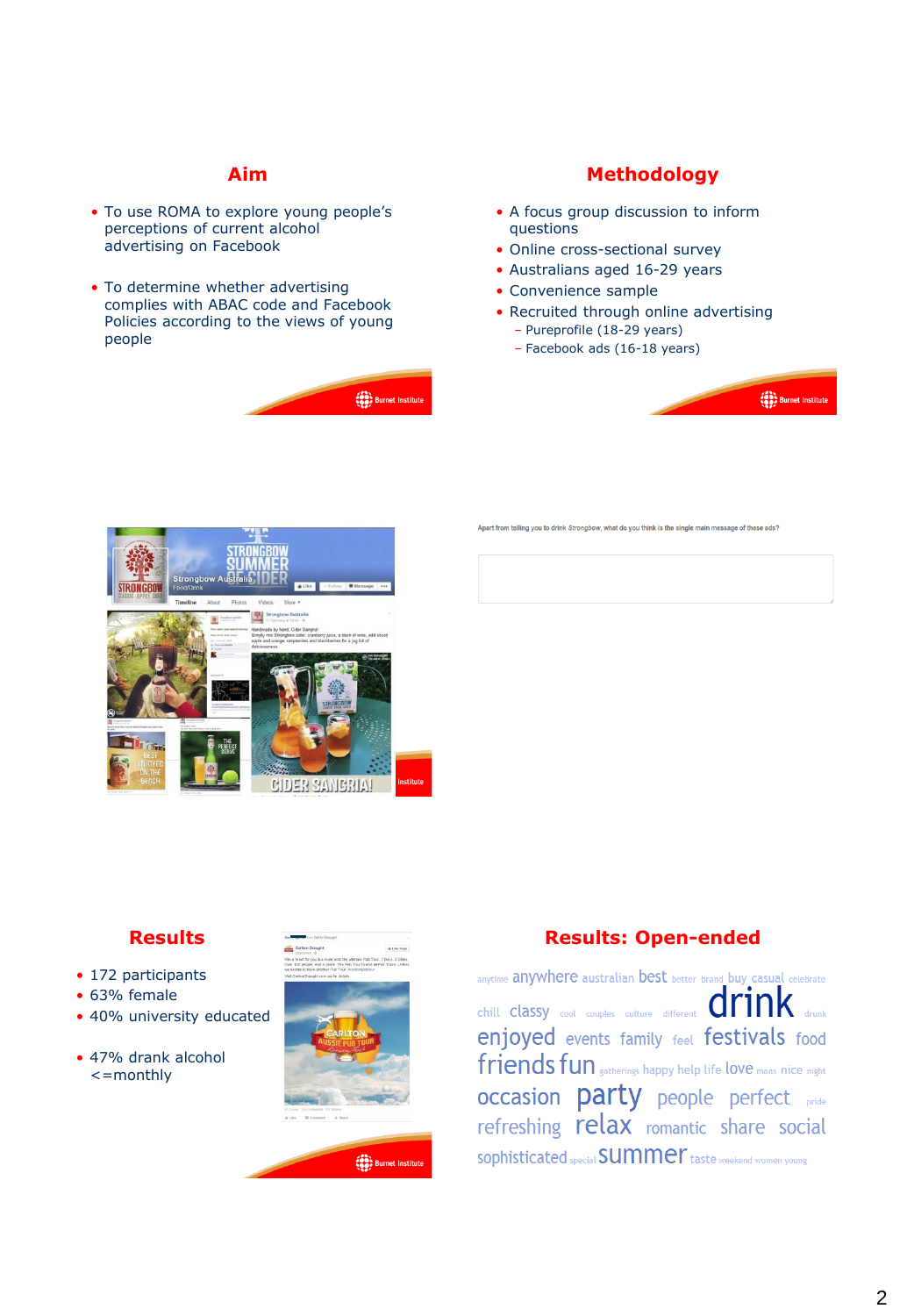## **Results: common themes**

- Social success (n=200)
	- "*Make you more sociable*"
	- *"That it's a good way to impress people"*
- Party/festivals (n=124)
	- *"Party drink, fun and social"* – *"Be young and party"*
- Mood improvement (n=121)
- *"A drink that makes you feel happier, relaxed, and loving"*



#### **Results: common themes**

- Tastes good (n=62)
- Drink on any occasion (n=71)
- Summery (n=93)
- Sophisticated/elegant/classy (n=58)
- Romantic/sexy (n=80)
- Masculine (n=47)
- Australian (n=38)



## **Results: closed-ended**



## **Discussion**

- Young people perceive Facebook alcohol ads as relating to social success and mood enhancement
- Ads not conforming to ABAC guidelines – Enforcement of guidelines poor
	- Compliance voluntary
	-



## **Discussion**

- Ads not conforming to Facebook guidelines
	- Concept of 'ad' on Facebook is a grey area

(88)<br>Burnet Instit